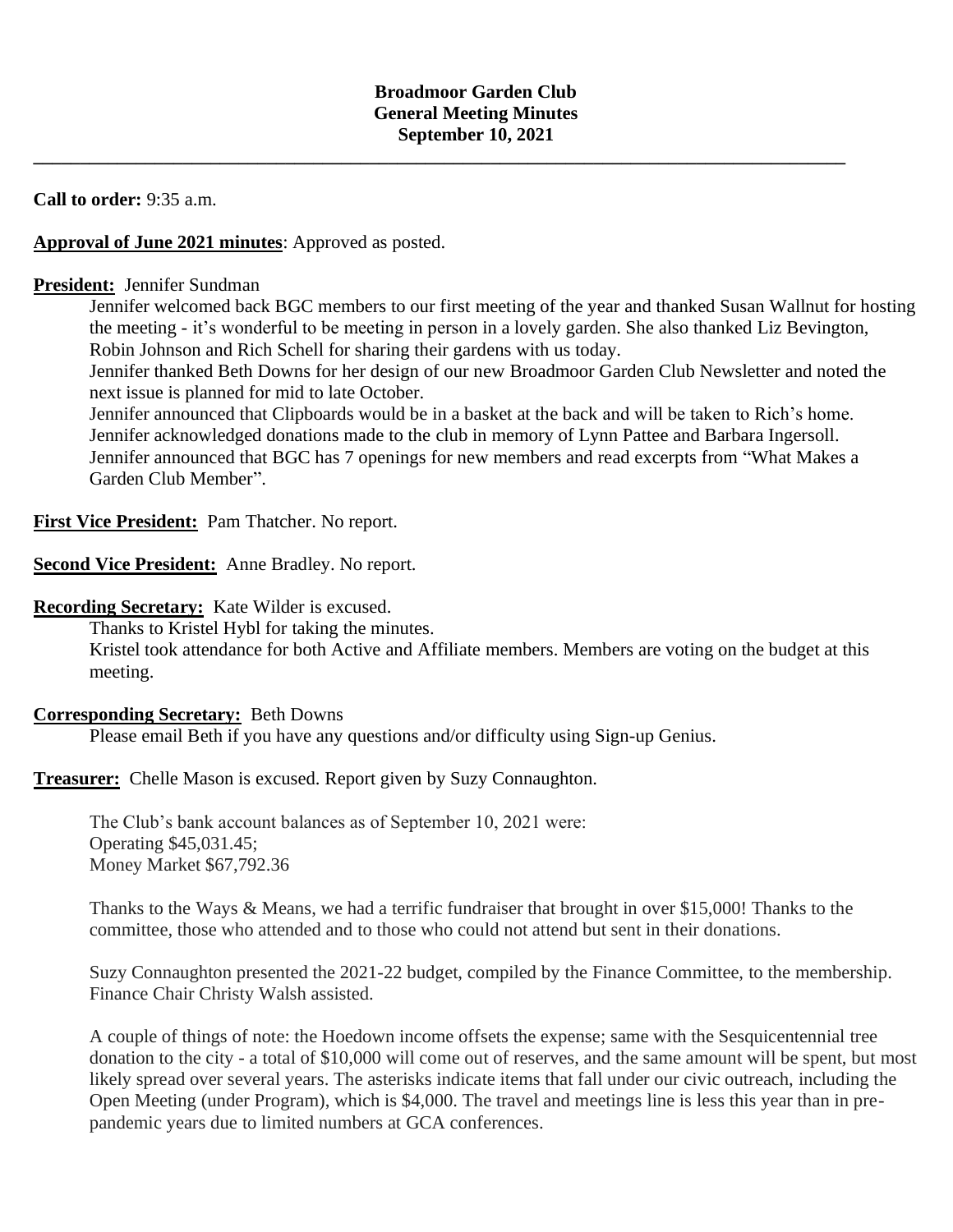Both last year's actuals and this year's budget will be on the BGCwebsite.

*A motion was made by Joan Schulz to approve the Broadmoor Garden Club budget for the 2021-2022 fiscal year. The motion carried and the budget was approved.*

## **STANDING COMMITTEES**

## **Awards & Scholarships:** Brigitte Foss. No report

## **Civic:** Joan Schulz

The two trees planted on the Southwest side of the Pioneers museum in recognition of the Sesquicentennial of Colorado Springs are doing well. The trees were \$350 each and came in under budget.

## **Conservation:** Cathy Plush. Report given by Susan Sheahan.

The Conservation Committee will have our first meeting next **Wednesday September 15 at 4:00 pm at Bear Creek Nature Center**. We will be touring the native plant garden, along with the Civic Committee, as the garden club provided a grant to start this project. We will have our meeting afterwards to plan our year.

#### *Conservation Tip:*

## **Remember the benefits of keeping your fall garden messy!**

Many species of native bumblebees, mason bees, leafcutter bees, etc. use garden spaces to overwinter. ... When you leave your gardens messy, including ignoring the dried leaves on plants, you help to encourage a rich population of pollinators including native bees, butterflies and moths in the following spring and summer.

## **Flower:** Meredith Donner and Kristel Hybl

The Flower Committee met on Wednesday, September 8<sup>th</sup> at Kristel Hybl's home. The Flower Committee will host a Floral Workshop with Sweetwater Flower Market on **September 29th from 10:30am -12:30pm at the Donner Ranch property, 49 Marland Road.** Floral Workshop will be open to BGC membership and guests. Cost is \$60 per person. RSVP required by Sept. 20.

**The October Flower Committee meeting will be on Tuesday, October 12th at Kate Faricy's home**. We are going to watch a GCA On Demand program "Making of a Flower Flash-Creating Goodwill with Lewis Miller, a famous NYC streetscape flower designer.

## **An October floral workshop with Ellen's Flowers will be held at Colorado Co-Op on Tuesday, October 26th at 5pm.**

**A Holiday Floral Workshop will be held on Thursday December 2nd. The theme will be "Contemporary" holiday floral workshop in the CMCC main dining room from 1-3pm with**  Lori Goede. This will be open to BGC General membership.

**The December Flower Committee meeting will be on Thursday December 9th at 10 am.** The meeting will be open to all BGC members to learn flower show entry form instruction. The Flower Committee would like Virginia Tenney and Sally Bean to help instruct this informational meeting.

#### **Horticulture Committee:** Susan Wallnutt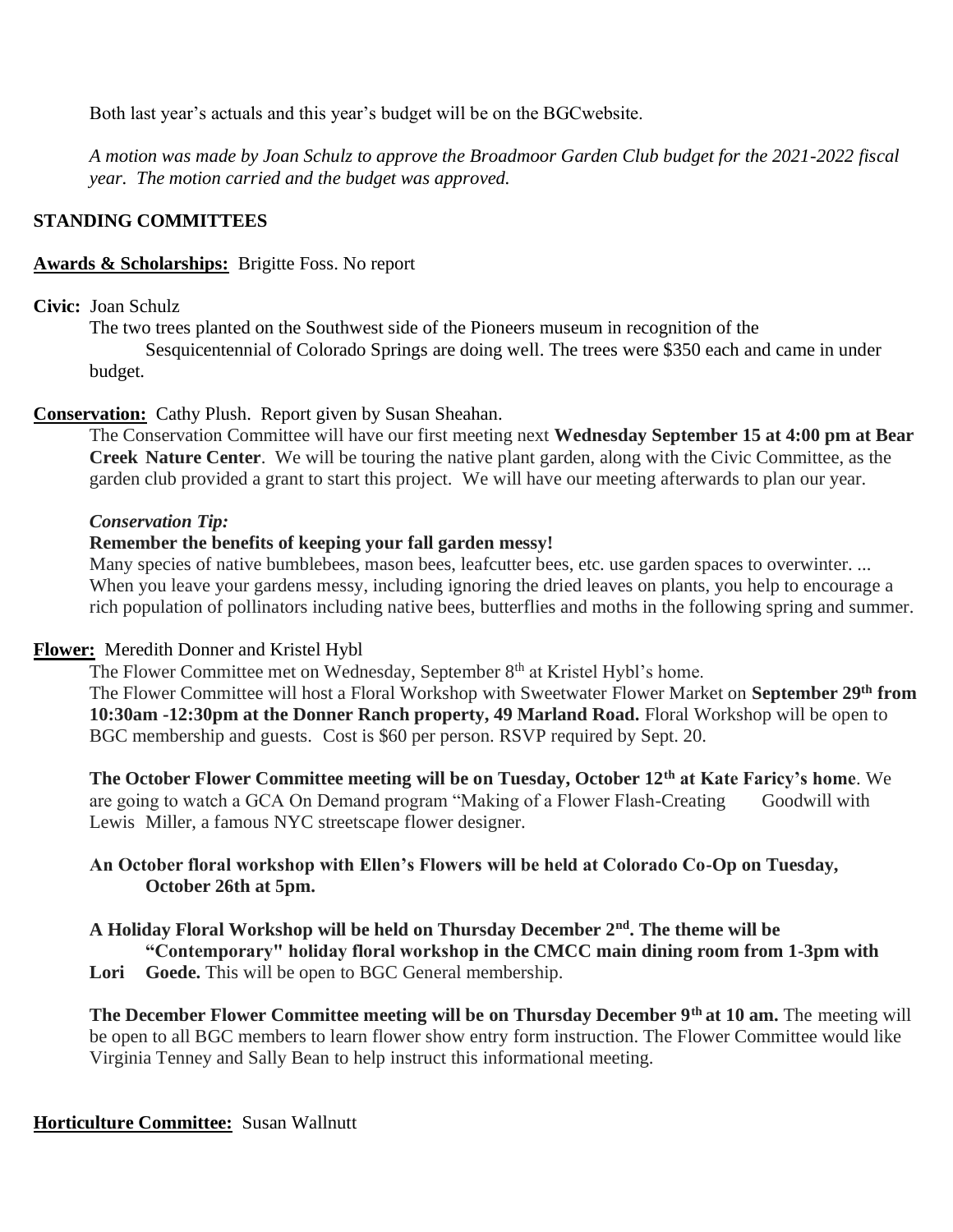Everyone received an invitation to the Shirley Meneice Conference on **September 22 and 23, 2021.** You will need to register online by **September 18th** and choose the Zoom sessions you'd like to attend.

Catamount Institute will again be in charge of Venetucci Pumpkins for Kids. Pumpkins have not been grown at Venetucci but will be trucked in. There are two types of volunteer possibilities for our club members this year:

- 1. Pumpkin Placing: **This occurs on 2 Fridays: October 8 and October 22 from 9:00 - 12:00**. You will be unloading pumpkins from the truck and placing them in the field.
- 2. Helping kindergarten classes with a one-hour educational program led by the Catamount Institute. One activity they are planning is helping children planting individual seed gardens. **This will occur Monday through Thursday the weeks starting October 11, October 18 and October 25. The time frames will be 9:30-10:30, 10:30-11:30 and 11:30-12:30.** These times all depend on how many schools sign up to bring their children AND what is happening at that time with the virus. Contact Liz Bevington if you are interested in helping.

## **Hospitality:** Denise Sheridan

Hostesses for the October meeting are Cherryl Kilgore and Lisa Stedman. The meeting will be a coffee at Bonnie Grenney's home.

## **Photography:** Mallory Sharp

The photography committee kicked off the season with a visit to the Ansel Adams exhibit at the Fine Arts Center. Melani walked us through the exhibit, pointing out how Adams' style changed over the years and how he was a master of exposure and development, famous for being able to contrast the darkest darks and whitest whites. He was also instrumental in establishing photography as one of the fine arts.

The main theme of the upcoming year for our committee will be preparation for our May program, where we will showcase various projects carried out by Broadmoor Garden Club over the years. We will photograph these projects artistically, using some of the principles of light, composition, etc. that we have learned on the committee. This program will be part research and part photography, and we would like to invite everyone to participate, whether or not you're on the photography committee!

## **The next Photography committee meeting will be at Mallory's house on Monday, September 13 at 10:30.**

#### **Program:** Lisa Stedman

Thank you to Susan Wallnutt, Liz Bevington, Robin Johnson and Rich Schell & Greg Wragge for hosting this month's General Meeting.

The October Program will be a Fall Flower Arranging presentation by Bonnie Grenney.

#### **Public Relations:** Jane Cosper

An article will appear in the GCA Bulletin written by Jane Cosper about our "Colorado On the Road" Hike of Mt. Goliath with the Garden Club of Denver.

#### **Ways & Means:** Jennifer Bain, Kate Faricy

Kate recapped our fun and successful August 12 *Night at the Ranch* and suggested members click on links in the BGC newsletter to all of the local farmers and others who provided dinner. **Next meeting will be September 29, 9:00am at Kate's home,** to discuss new ideas for Ways and Means projects.